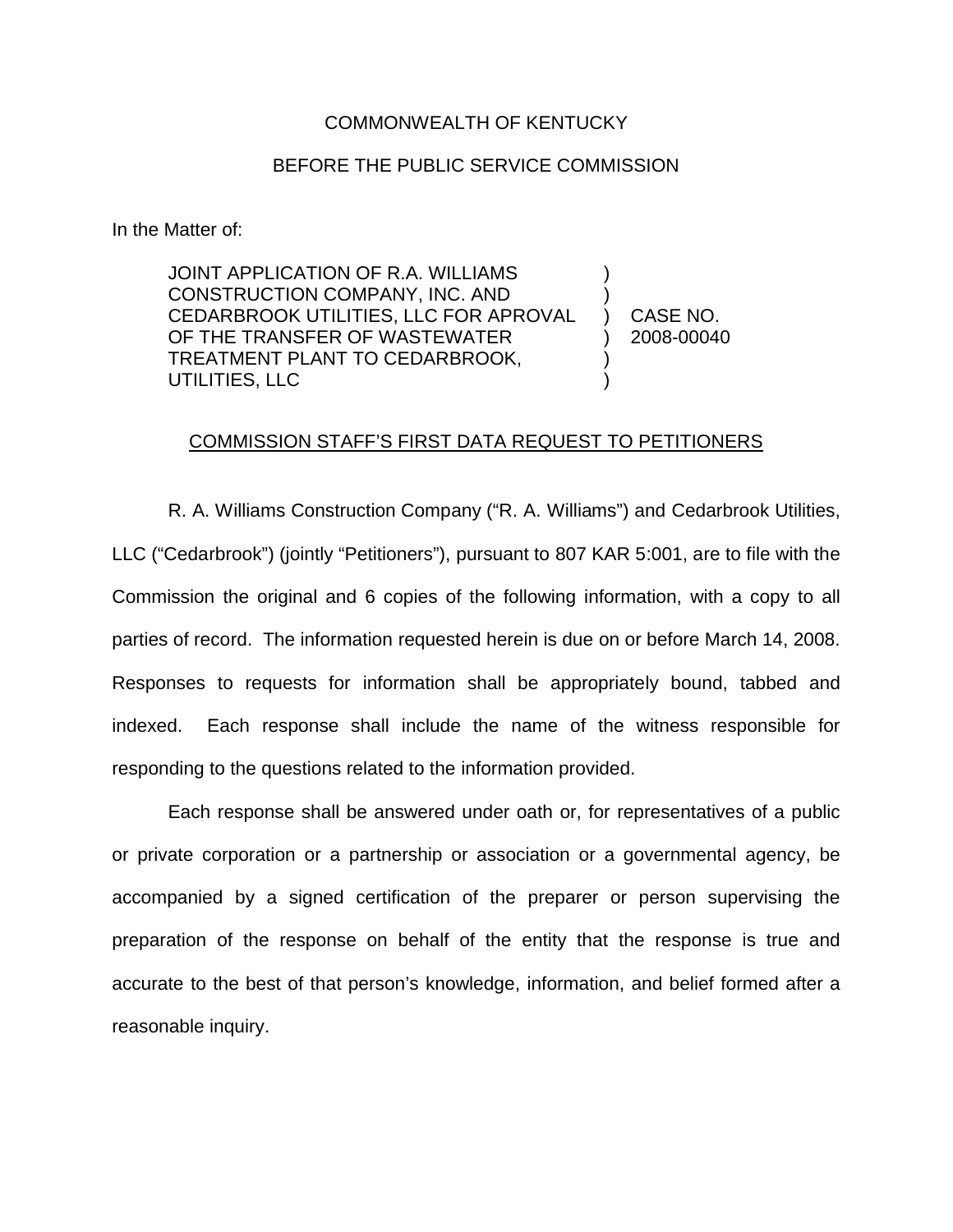Petitioners shall make timely amendments to any prior responses if either obtains information which indicates that the response was incorrect when made or, though correct when made, is now incorrect in any material respect. For any requests to which Petitioners fail or refuse to furnish all or part of the requested information, Petitioners shall provide a written explanation of the specific grounds for their failure to completely and precisely respond.

Careful attention should be given to copied material to ensure that it is legible. When the requested information has been previously provided in this proceeding in the requested format, reference may be made to the specific location of that information in responding to this request. When applicable, the requested information shall be separately provided for total company operations and jurisdictional operations.

1. According to the Petitioners, the treatment facility is permitted by the Kentucky Environmental and Public Protection Cabinet; however, the discharge permit attached to the application as Exhibit E expired on January 31, 2008. Provide the current discharge permit or explain why R. A. Williams has allowed its discharge permit to lapse.

2. Identify all affiliated companies that will be providing services for Cedarbrook. This response should include the affiliate company's relationship to Cedarbrook, a description of the service that will be preformed, and a list of the fees that will be charged to Cedarbrook. Describe the bidding process that Cedarbrook will use to ensure that the fees charged by the affiliated companies are competitive.

3. KRS 278.020(6) provides that the Commission must find that the proposed transaction "[i]s to be made in accordance with law, for a proper purpose and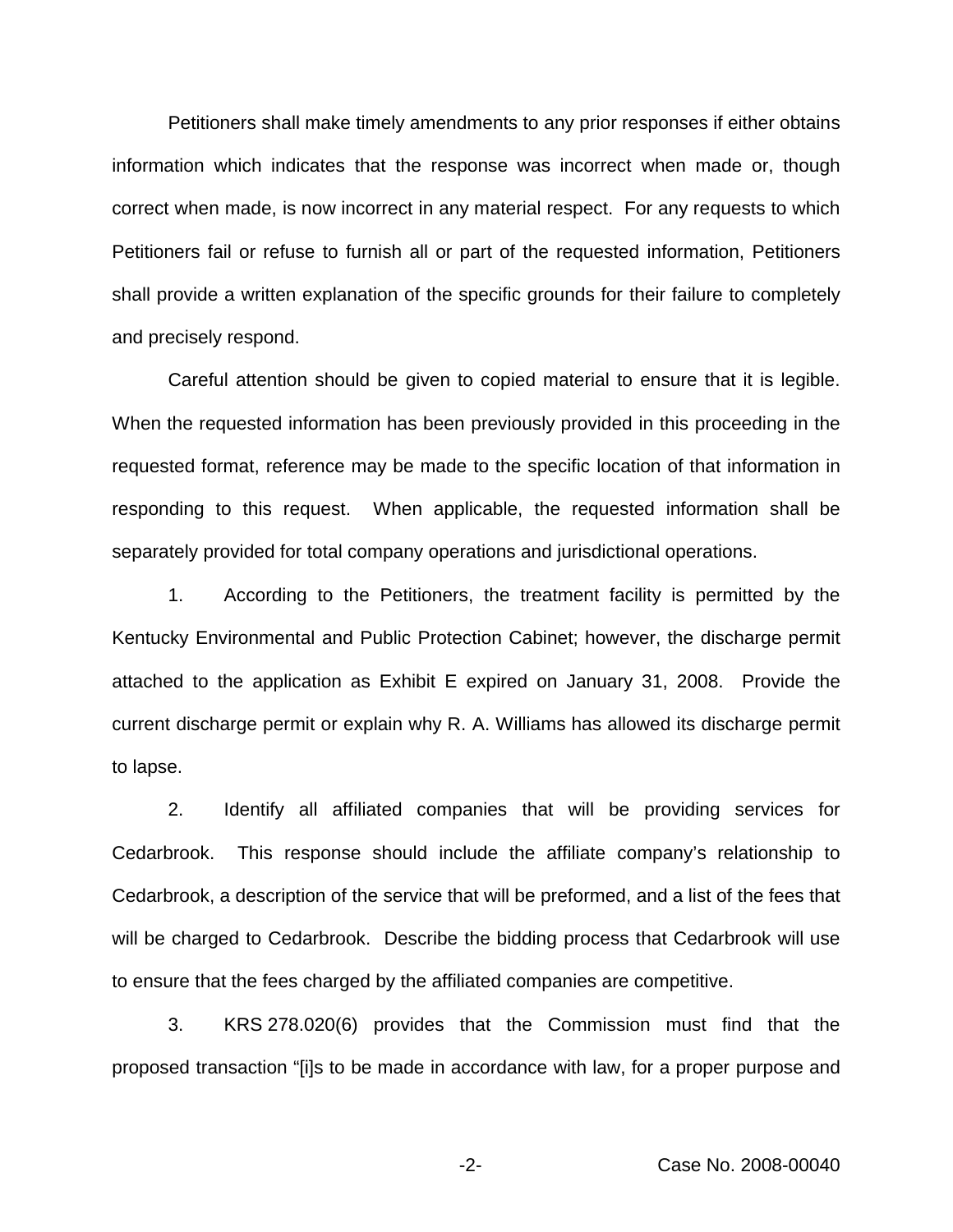is consistent with the public interest." Besides the technical abilities of Cedarbrook's owners, Marty Cogan and Larry Smither, and the Irrevocable Standby Letter of Credit that will be obtained,<sup>1</sup> explain how the proposed transaction benefits the public.

4. On page 4 of the application, Petitioners state that, "[s]ince July of 2005, Mr. Smither, as a member of Covered Bridge Utilities, LLC, has operated the subject wastewater treatment plant for R. A. Williams Construction Company, Inc." For the period of January 1, 2005 through February 29, 2008, provide any correspondence, reports, or Notice of Violations that either Petitioner has received from the Division of Water regarding the wastewater facilities owned by R. A. Williams.

5. On pages 3 and 4 of the application, Petitioners state that they own and operate Airview Estates and Brocklyn Subdivision. Provide the same information for these utilities as requested in Item 4.

6. Provide the proposed journal entry that R. A. Williams will use to record the transfer.

7. Provide the proposed journal entry that Cedarbrook will use to record the transfer.

8. On page 3 of the application, Petitioners state that Cedarbrook has the requisite financial ability to operate the subject wastewater treatment and collection facilities. State the basis upon which this statement is based and provide all documents that address Cedarbrook's financial ability to operate a sewage treatment plant.

9. Provide a copy of R. A. Williams' balance sheet, income statement, and statement of retained earnings for the 12-month period ending December 31, 2007.

<sup>&</sup>lt;sup>1</sup> Application at 4.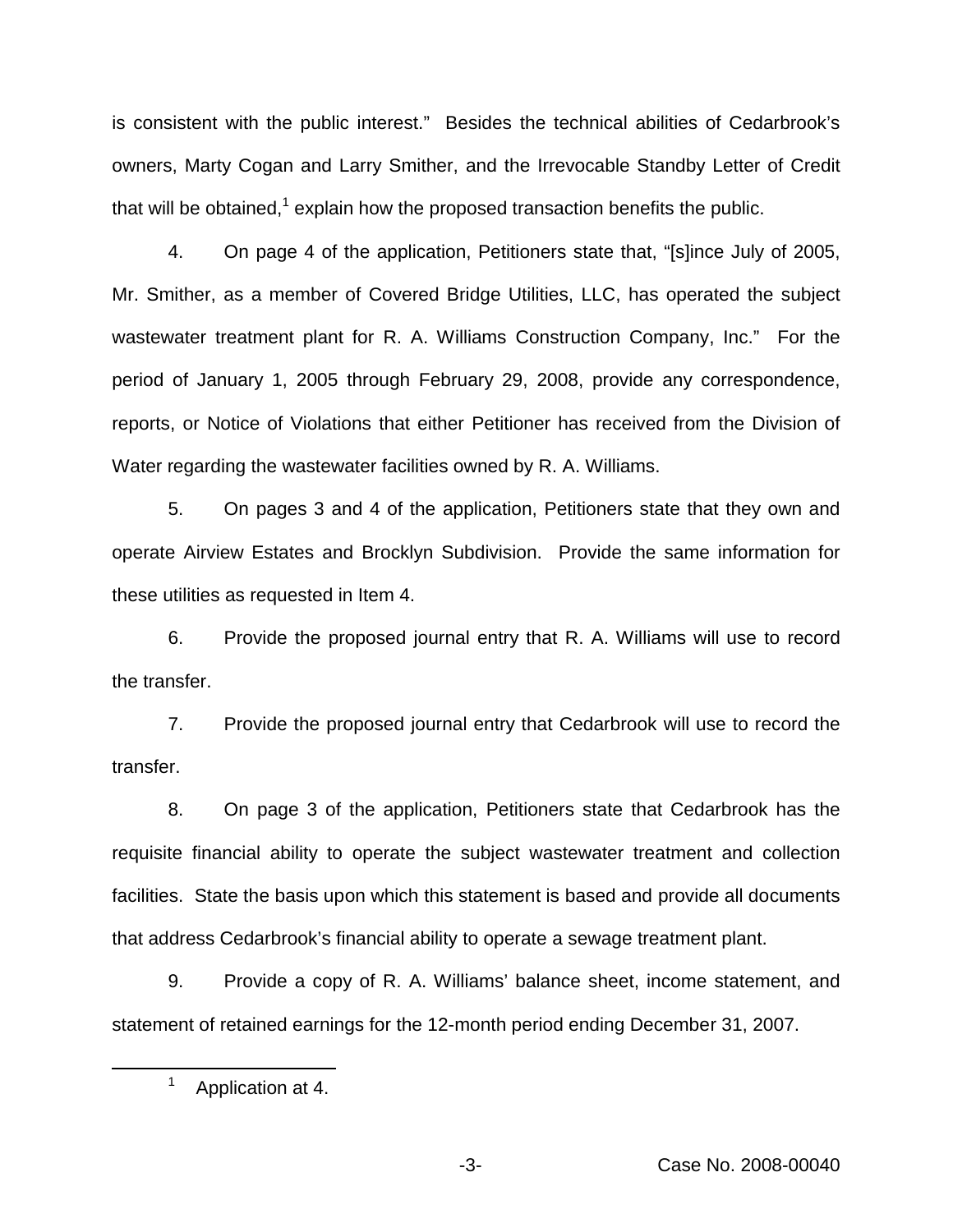10. On page 8 of the Acquisition Agreement, R. A. Williams agrees to pay \$22,000 to Cedarbrook. State the purpose of this payment. Describe how Cedarbrook will use the proceeds of this payment.

11. On page 4 of its "Alternative Rate Filing" application,  $2 \text{ R}$ . A. Williams states: "During the calendar year 2004, Cedarbrook contracted with Shield Environmental to perform an I&I analysis of the system. The analysis revealed that Cedarbrook's system requires a majority of its collection system to be replaced."

a. Provide a copy of the results of Shield Environmental's I&I analysis ("Shield's Analysis").

b. Describe in detail the construction that will be required to correct the problems identified in the Shield's Analysis.

c. Provide all cost estimates R. A. Williams has received to date regarding the collection system repairs.

d. Provide an estimated time line for the construction and Cedarbrook's proposed plan to fund the construction.

12. The Commission's master list of sewer utilities reflects that R. A. Williams Development Co., Inc., d/b/a Cedarbrook Treatment Plant is the name of the entity operating the facility. We note, however, that in Exhibit B of the application a certificate from the Kentucky Secretary of State indicates a name change filed on January 16, 1991 to change the corporate name to R. A. Williams Construction

 $2^{\circ}$  Case No. 2008-00042, Application for an Adjustment in Rates for Cedarbrook Treatment Plant.